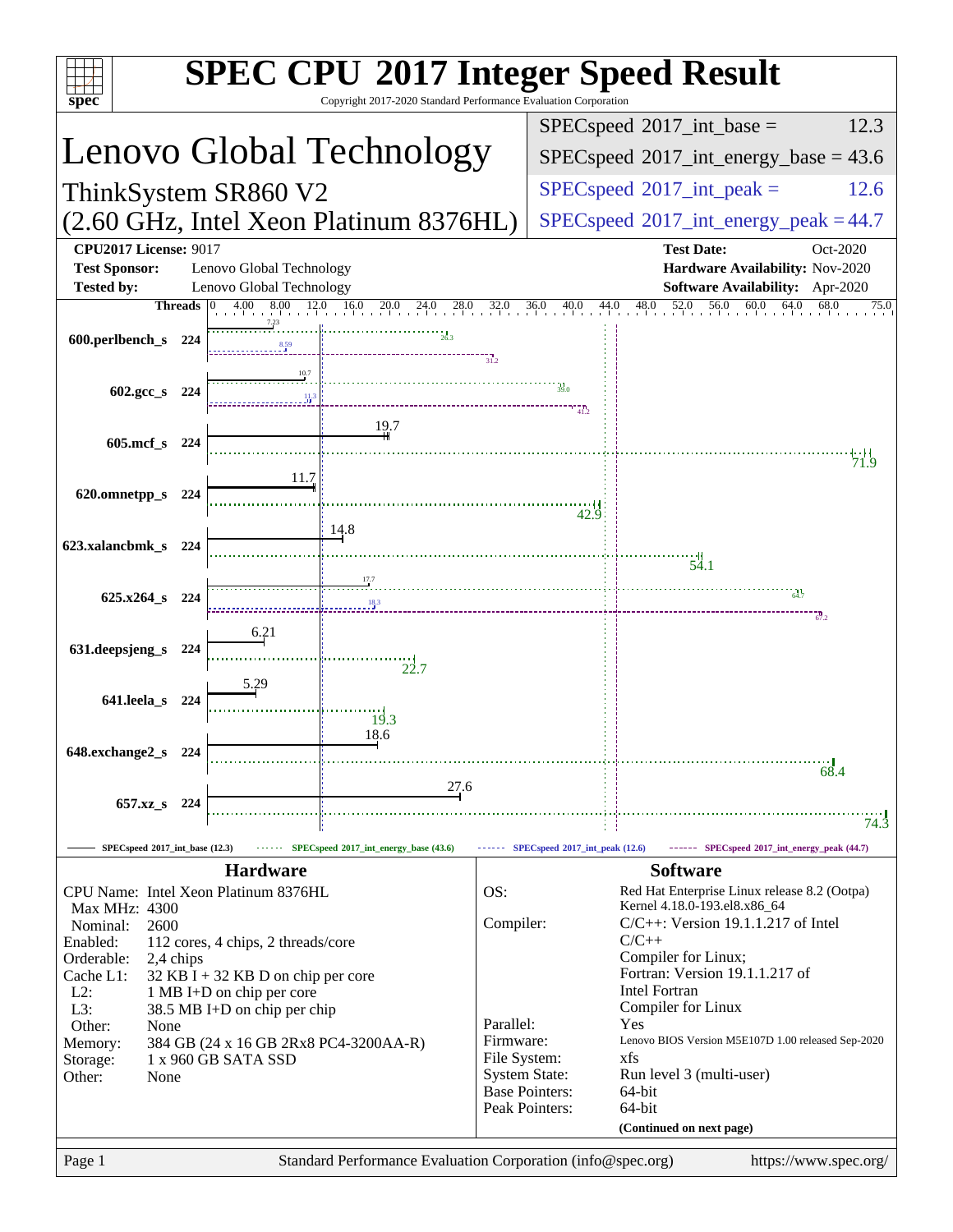| <b>SPEC CPU®2017 Integer Speed Result</b>                                                                                                                                                                                                                                                                                                                                                                                                                                                                             |                                              |                                                                                            |                                                                                          |                                                                                                                                                                                                     |                                                                  |                             |                       |                        |                                                                                |                                          |
|-----------------------------------------------------------------------------------------------------------------------------------------------------------------------------------------------------------------------------------------------------------------------------------------------------------------------------------------------------------------------------------------------------------------------------------------------------------------------------------------------------------------------|----------------------------------------------|--------------------------------------------------------------------------------------------|------------------------------------------------------------------------------------------|-----------------------------------------------------------------------------------------------------------------------------------------------------------------------------------------------------|------------------------------------------------------------------|-----------------------------|-----------------------|------------------------|--------------------------------------------------------------------------------|------------------------------------------|
| spec <sup>®</sup><br>Copyright 2017-2020 Standard Performance Evaluation Corporation                                                                                                                                                                                                                                                                                                                                                                                                                                  |                                              |                                                                                            |                                                                                          |                                                                                                                                                                                                     |                                                                  |                             |                       |                        |                                                                                | 12.3                                     |
| Lenovo Global Technology                                                                                                                                                                                                                                                                                                                                                                                                                                                                                              |                                              |                                                                                            | $SPEC speed^{\circ}2017\_int\_base =$<br>$SPEC speed^{\circ}2017$ int energy base = 43.6 |                                                                                                                                                                                                     |                                                                  |                             |                       |                        |                                                                                |                                          |
| ThinkSystem SR860 V2                                                                                                                                                                                                                                                                                                                                                                                                                                                                                                  |                                              |                                                                                            | $SPEC speed^{\circ}2017\_int\_peak =$<br>12.6                                            |                                                                                                                                                                                                     |                                                                  |                             |                       |                        |                                                                                |                                          |
| (2.60 GHz, Intel Xeon Platinum 8376HL)                                                                                                                                                                                                                                                                                                                                                                                                                                                                                |                                              |                                                                                            |                                                                                          | $SPEC speed^{\circ}2017\_int\_energy\_peak = 44.7$                                                                                                                                                  |                                                                  |                             |                       |                        |                                                                                |                                          |
| <b>CPU2017 License: 9017</b><br><b>Test Sponsor:</b><br>Lenovo Global Technology<br><b>Tested by:</b><br>Lenovo Global Technology                                                                                                                                                                                                                                                                                                                                                                                     |                                              |                                                                                            |                                                                                          |                                                                                                                                                                                                     | <b>Test Date:</b>                                                |                             |                       |                        | Oct-2020<br>Hardware Availability: Nov-2020<br>Software Availability: Apr-2020 |                                          |
| Other:                                                                                                                                                                                                                                                                                                                                                                                                                                                                                                                |                                              |                                                                                            |                                                                                          | <b>Software (Continued)</b><br>jemalloc memory allocator V5.0.1                                                                                                                                     |                                                                  |                             |                       |                        |                                                                                |                                          |
| Power Management: BIOS set to prefer performance at the cost of additional power usage<br>Power<br>Max. Power (W):<br>1322.9<br>146.94<br>Idle Power (W):<br>Min. Temperature (C): 22.88<br>Elevation (m):<br>43<br>Line Standard:<br>$220 \text{ V}$ / 50 Hz / 1 phase / 3 wires<br>Provisioning:<br>Line-powered                                                                                                                                                                                                    |                                              |                                                                                            |                                                                                          |                                                                                                                                                                                                     |                                                                  |                             |                       |                        |                                                                                |                                          |
| <b>Power Settings</b>                                                                                                                                                                                                                                                                                                                                                                                                                                                                                                 |                                              |                                                                                            |                                                                                          | <b>Power-Relevant Hardware</b>                                                                                                                                                                      |                                                                  |                             |                       |                        |                                                                                |                                          |
| Management FW: Version 1.00 of TGBT07M<br>Memory Mode:<br>Normal                                                                                                                                                                                                                                                                                                                                                                                                                                                      | Power Supply:<br>Details:                    |                                                                                            |                                                                                          |                                                                                                                                                                                                     | $1 x 1800 W (non-redundant)$<br>4P57A26294                       |                             |                       |                        | ThinkSystem 1800W Platinum Power Supply                                        |                                          |
|                                                                                                                                                                                                                                                                                                                                                                                                                                                                                                                       |                                              | Backplane:<br>Other Storage:<br>Storage Model #s:<br>NICs Installed:<br>Other HW Model #s: |                                                                                          | NICs Enabled (FW/OS): $4/1$<br>NICs Connected/Speed: 1 @ 1 Gb                                                                                                                                       | 8 x 2.5-inch HDD back plane<br>None<br>4XB7A17089<br>Upgrade Kit |                             |                       |                        | 1 x ThinkSystem Ethernet 4-port Adaptor @ 1 Gb                                 | 1 x ThinkSystem SR860 V2 Performance Fan |
| <b>Power Analyzer</b>                                                                                                                                                                                                                                                                                                                                                                                                                                                                                                 | <b>Temperature Meter</b>                     |                                                                                            |                                                                                          |                                                                                                                                                                                                     |                                                                  |                             |                       |                        |                                                                                |                                          |
| WIN:9888<br>Power Analyzer:<br>YOKOGAWA, Inc.<br>Hardware Vendor:<br>YokogawaWT310E<br>Model:<br>Serial Number:<br>C3UD17023E<br>Default<br><b>Input Connection:</b><br>Metrology Institute:<br><b>CNAS</b><br>Calibration By:<br>China CEPREI Laboratory<br>Calibration Label:<br>J202009040176A-0001<br><b>Calibration Date:</b><br>25-Sep-2020<br>PTDaemon <sup>™</sup> Version:<br>1.9.1 (a2d19f26; 2019-07-17)<br>Connected to PSU1<br>Setup Description:<br>Current Ranges Used: 5A<br>Voltage Range Used: 300V | Model:<br>Input Connection:                  | Hardware Vendor:<br>Serial Number:<br>Setup Description:                                   |                                                                                          | Temperature Meter: WIN:9889<br>Digi International, Inc.<br>DigiWATCHPORT_H<br>COM <sub>1</sub><br><b>USB</b><br>PTDaemon Version: 1.9.1 (a2d19f26; 2019-07-17)<br>50 mm in front of SUT main intake |                                                                  |                             |                       |                        |                                                                                |                                          |
| <b>Base Results Table</b>                                                                                                                                                                                                                                                                                                                                                                                                                                                                                             |                                              |                                                                                            |                                                                                          |                                                                                                                                                                                                     |                                                                  |                             |                       |                        |                                                                                |                                          |
| Energy<br>Maximum<br><b>Energy</b><br>Average<br>Ratio<br><b>Benchmark</b><br><b>Threads</b><br><b>Seconds</b><br>(kJ)<br>Ratio<br>Power<br>Seconds<br>Power                                                                                                                                                                                                                                                                                                                                                          | <b>Energy</b><br>Ratio<br>(kJ)               | Energy<br>Ratio                                                                            | Average<br>Power                                                                         | Maximum<br>Power                                                                                                                                                                                    | Seconds                                                          | Ratio                       | <b>Energy</b><br>(kJ) | <b>Energy</b><br>Ratio | Average<br>Power                                                               | Maximum<br>Power                         |
| 7.21<br>600.perlbench_s<br>224<br>246<br>73.6<br>26.2<br>299<br>300<br>246<br>$602.\text{gcc}\_\text{s}$<br>224<br>373<br>10.7<br>111<br>39.0<br>298<br>311<br>377                                                                                                                                                                                                                                                                                                                                                    | 7.23<br>73.4<br>10.6<br>112                  | 26.3<br>38.6                                                                               | 299<br>297                                                                               | 300<br>300                                                                                                                                                                                          | 245<br>372                                                       | 7.24<br>10.7                | 73.3<br>111           | 26.3<br>39.1           | 299<br>298                                                                     | 300<br>300                               |
| 70.6<br>302<br>$605$ .mcf_s<br>224<br>244<br>19.4<br>73.0<br>299<br>237<br>42.0<br>42.3<br>300<br>139<br>224<br>141<br>11.6<br>298<br>620.omnetpp_s<br>224<br>96.3<br>14.7<br>28.6<br>53.7<br>298<br>302<br>95.7<br>623.xalancbmk_s                                                                                                                                                                                                                                                                                   | 19.9<br>71.0<br>11.7<br>41.4<br>14.8<br>28.4 | 72.6<br>42.9<br>54.1                                                                       | 299<br>298<br>297                                                                        | 302<br>300<br>301                                                                                                                                                                                   | 240<br><u>139</u><br>95.8                                        | <u>19.7</u><br>11.7<br>14.8 | 71.6<br>41.3<br>28.4  | 71.9<br>42.9<br>54.1   | 299<br><u>298</u><br>297                                                       | 302<br><u> 299</u><br>301                |
| Table continues on next page. Results appear in the order in which they were run. Bold underlined text indicates a median measurement.                                                                                                                                                                                                                                                                                                                                                                                |                                              |                                                                                            |                                                                                          |                                                                                                                                                                                                     |                                                                  |                             |                       |                        |                                                                                |                                          |
| Standard Performance Evaluation Corporation (info@spec.org)<br>Page 2                                                                                                                                                                                                                                                                                                                                                                                                                                                 |                                              |                                                                                            |                                                                                          |                                                                                                                                                                                                     |                                                                  |                             |                       |                        |                                                                                | https://www.spec.org/                    |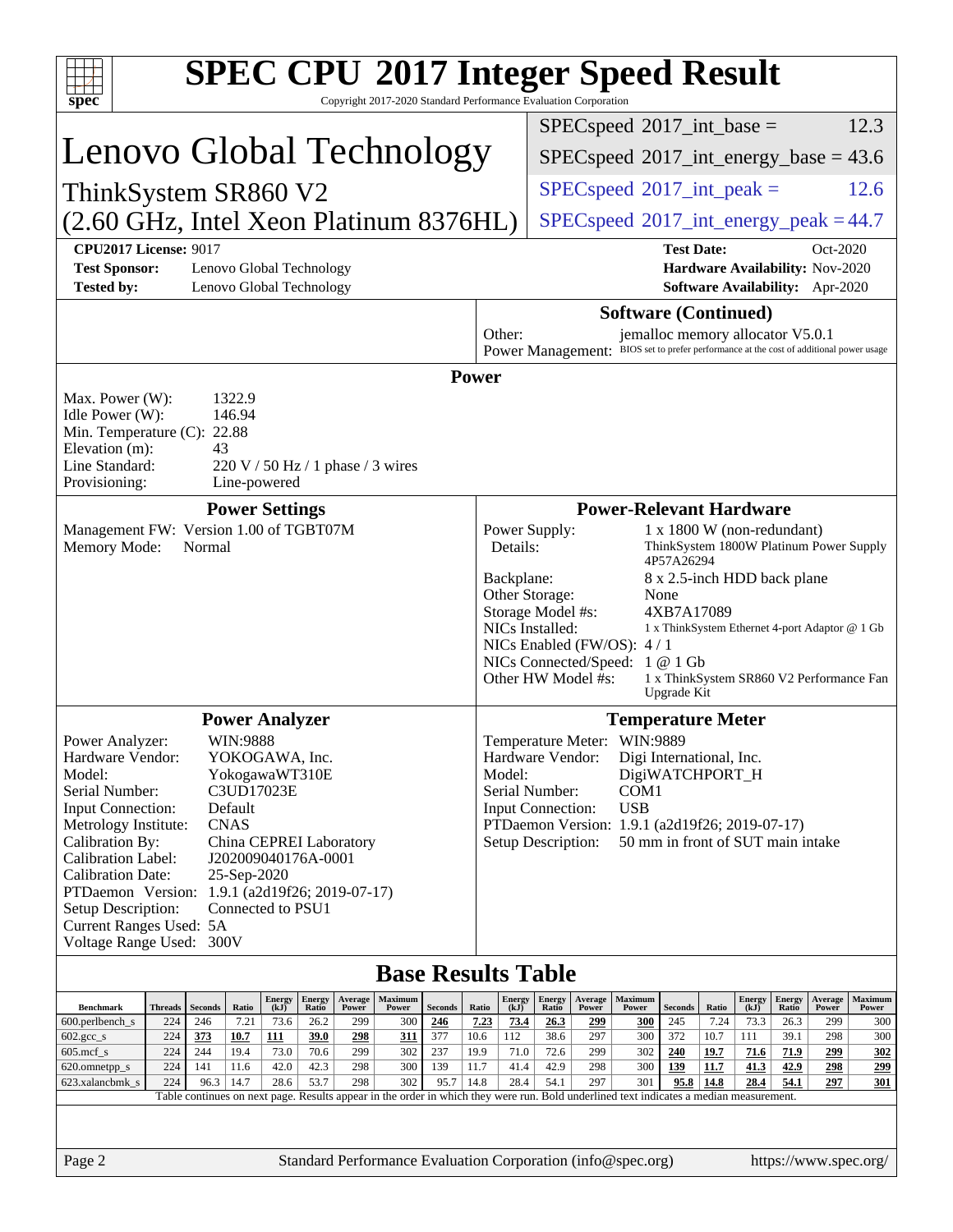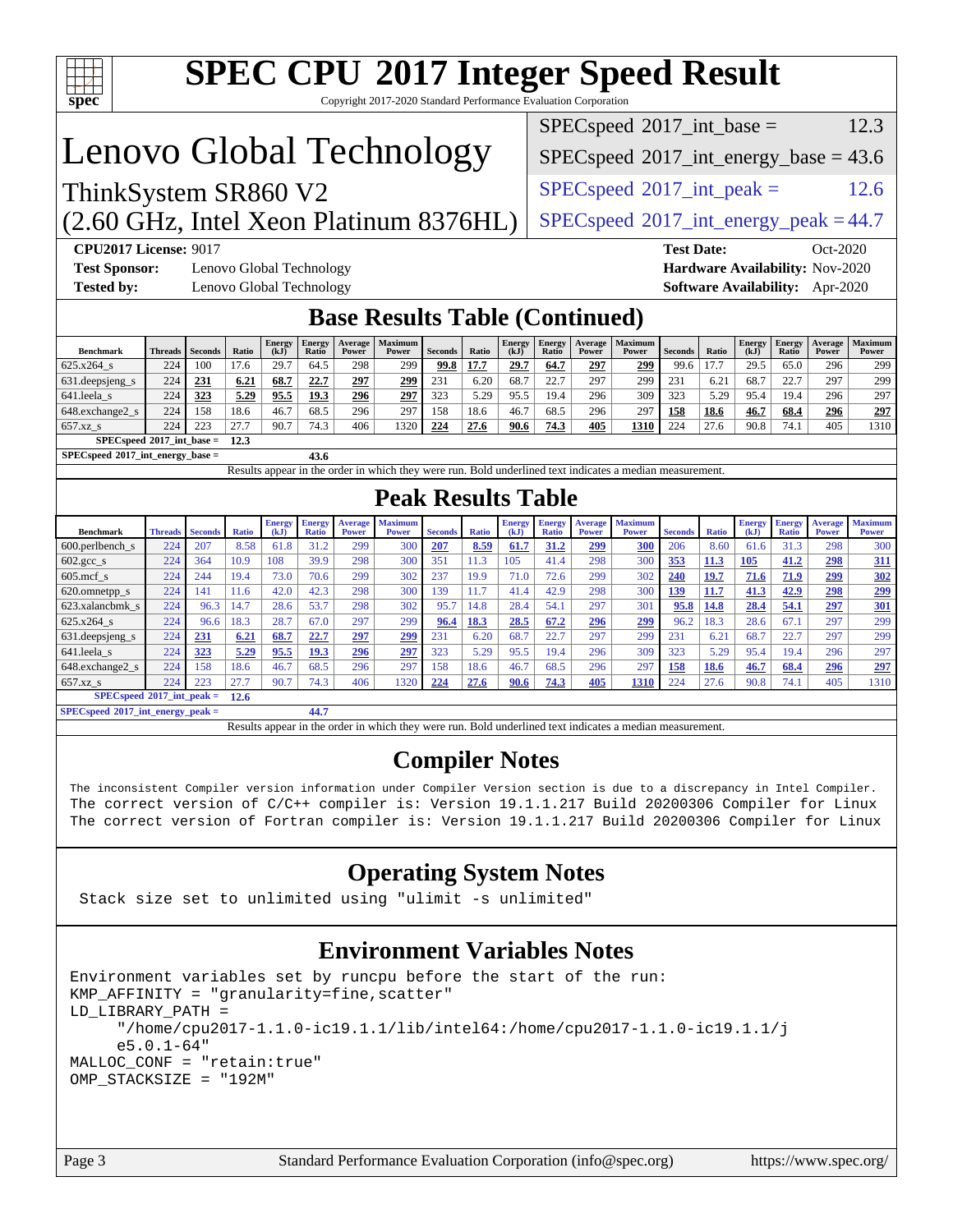| <b>SPEC CPU®2017 Integer Speed Result</b>                                                                                                                                                                                                                                                                                                                                                                                                                                                                                                                                                                                                                                                                                                                                                                                                                                                                                                                                                         |                                                                  |  |  |  |
|---------------------------------------------------------------------------------------------------------------------------------------------------------------------------------------------------------------------------------------------------------------------------------------------------------------------------------------------------------------------------------------------------------------------------------------------------------------------------------------------------------------------------------------------------------------------------------------------------------------------------------------------------------------------------------------------------------------------------------------------------------------------------------------------------------------------------------------------------------------------------------------------------------------------------------------------------------------------------------------------------|------------------------------------------------------------------|--|--|--|
| Copyright 2017-2020 Standard Performance Evaluation Corporation<br>$spec^*$                                                                                                                                                                                                                                                                                                                                                                                                                                                                                                                                                                                                                                                                                                                                                                                                                                                                                                                       |                                                                  |  |  |  |
| Lenovo Global Technology                                                                                                                                                                                                                                                                                                                                                                                                                                                                                                                                                                                                                                                                                                                                                                                                                                                                                                                                                                          | 12.3<br>$SPEC speed^{\circ}2017\_int\_base =$                    |  |  |  |
|                                                                                                                                                                                                                                                                                                                                                                                                                                                                                                                                                                                                                                                                                                                                                                                                                                                                                                                                                                                                   | $SPEC speed^{\circ}2017\_int\_energy\_base = 43.6$               |  |  |  |
| ThinkSystem SR860 V2                                                                                                                                                                                                                                                                                                                                                                                                                                                                                                                                                                                                                                                                                                                                                                                                                                                                                                                                                                              | $SPEC speed^{\circ}2017\_int\_peak =$<br>12.6                    |  |  |  |
| (2.60 GHz, Intel Xeon Platinum 8376HL)                                                                                                                                                                                                                                                                                                                                                                                                                                                                                                                                                                                                                                                                                                                                                                                                                                                                                                                                                            | $SPEC speed^{\circ}2017\_int\_energy\_peak = 44.7$               |  |  |  |
| <b>CPU2017 License: 9017</b><br><b>Test Sponsor:</b><br>Lenovo Global Technology                                                                                                                                                                                                                                                                                                                                                                                                                                                                                                                                                                                                                                                                                                                                                                                                                                                                                                                  | <b>Test Date:</b><br>Oct-2020<br>Hardware Availability: Nov-2020 |  |  |  |
| <b>Tested by:</b><br>Lenovo Global Technology                                                                                                                                                                                                                                                                                                                                                                                                                                                                                                                                                                                                                                                                                                                                                                                                                                                                                                                                                     | Software Availability: Apr-2020                                  |  |  |  |
| <b>General Notes</b>                                                                                                                                                                                                                                                                                                                                                                                                                                                                                                                                                                                                                                                                                                                                                                                                                                                                                                                                                                              |                                                                  |  |  |  |
| Binaries compiled on a system with 1x Intel Core i9-7980XE CPU + 64GB RAM<br>memory using Redhat Enterprise Linux 8.0<br>Transparent Huge Pages enabled by default<br>Prior to runcpu invocation<br>Filesystem page cache synced and cleared with:<br>sync; echo 3><br>/proc/sys/vm/drop_caches<br>NA: The test sponsor attests, as of date of publication, that CVE-2017-5754 (Meltdown)<br>is mitigated in the system as tested and documented.<br>Yes: The test sponsor attests, as of date of publication, that CVE-2017-5753 (Spectre variant 1)<br>is mitigated in the system as tested and documented.<br>Yes: The test sponsor attests, as of date of publication, that CVE-2017-5715 (Spectre variant 2)<br>is mitigated in the system as tested and documented.<br>jemalloc, a general purpose malloc implementation<br>built with the RedHat Enterprise 7.5, and the system compiler gcc 4.8.5<br>sources available from jemalloc.net or https://github.com/jemalloc/jemalloc/releases |                                                                  |  |  |  |
| <b>Platform Notes</b><br>Sysinfo program /home/cpu2017-1.1.0-ic19.1.1/bin/sysinfo<br>Rev: r6365 of 2019-08-21 295195f888a3d7edble6e46a485a0011<br>running on localhost.localdomain Mon Oct 26 12:06:43 2020                                                                                                                                                                                                                                                                                                                                                                                                                                                                                                                                                                                                                                                                                                                                                                                       |                                                                  |  |  |  |
| SUT (System Under Test) info as seen by some common utilities.<br>For more information on this section, see<br>https://www.spec.org/cpu2017/Docs/config.html#sysinfo                                                                                                                                                                                                                                                                                                                                                                                                                                                                                                                                                                                                                                                                                                                                                                                                                              |                                                                  |  |  |  |
| From /proc/cpuinfo<br>model name : Intel(R) Xeon(R) Platinum 8376HL CPU @ 2.60GHz<br>"physical id"s (chips)<br>4<br>224 "processors"<br>cores, siblings (Caution: counting these is hw and system dependent. The following<br>excerpts from /proc/cpuinfo might not be reliable. Use with caution.)<br>cpu cores : 28<br>siblings : 56<br>physical 0: cores 0 1 2 3 4 5 6 8 9 10 11 12 13 14 16 17 18 19 20 21 22 24 25 26 27<br>28 29 30<br>physical 1: cores 0 1 2 3 4 5 6 8 9 10 11 12 13 14 16 17 18 19 20 21 22 24 25 26 27<br>28 29 30<br>physical 2: cores 0 1 2 3 4 5 6 8 9 10 11 12 13 14 16 17 18 19 20 21 22 24 25 26 27<br>28 29 30<br>physical 3: cores 0 1 2 3 4 5 6 8 9 10 11 12 13 14 16 17 18 19 20 21 22 24 25 26 27<br>28 29 30                                                                                                                                                                                                                                                |                                                                  |  |  |  |
| (Continued on next page)                                                                                                                                                                                                                                                                                                                                                                                                                                                                                                                                                                                                                                                                                                                                                                                                                                                                                                                                                                          |                                                                  |  |  |  |
| Standard Performance Evaluation Corporation (info@spec.org)<br>Page 4                                                                                                                                                                                                                                                                                                                                                                                                                                                                                                                                                                                                                                                                                                                                                                                                                                                                                                                             | https://www.spec.org/                                            |  |  |  |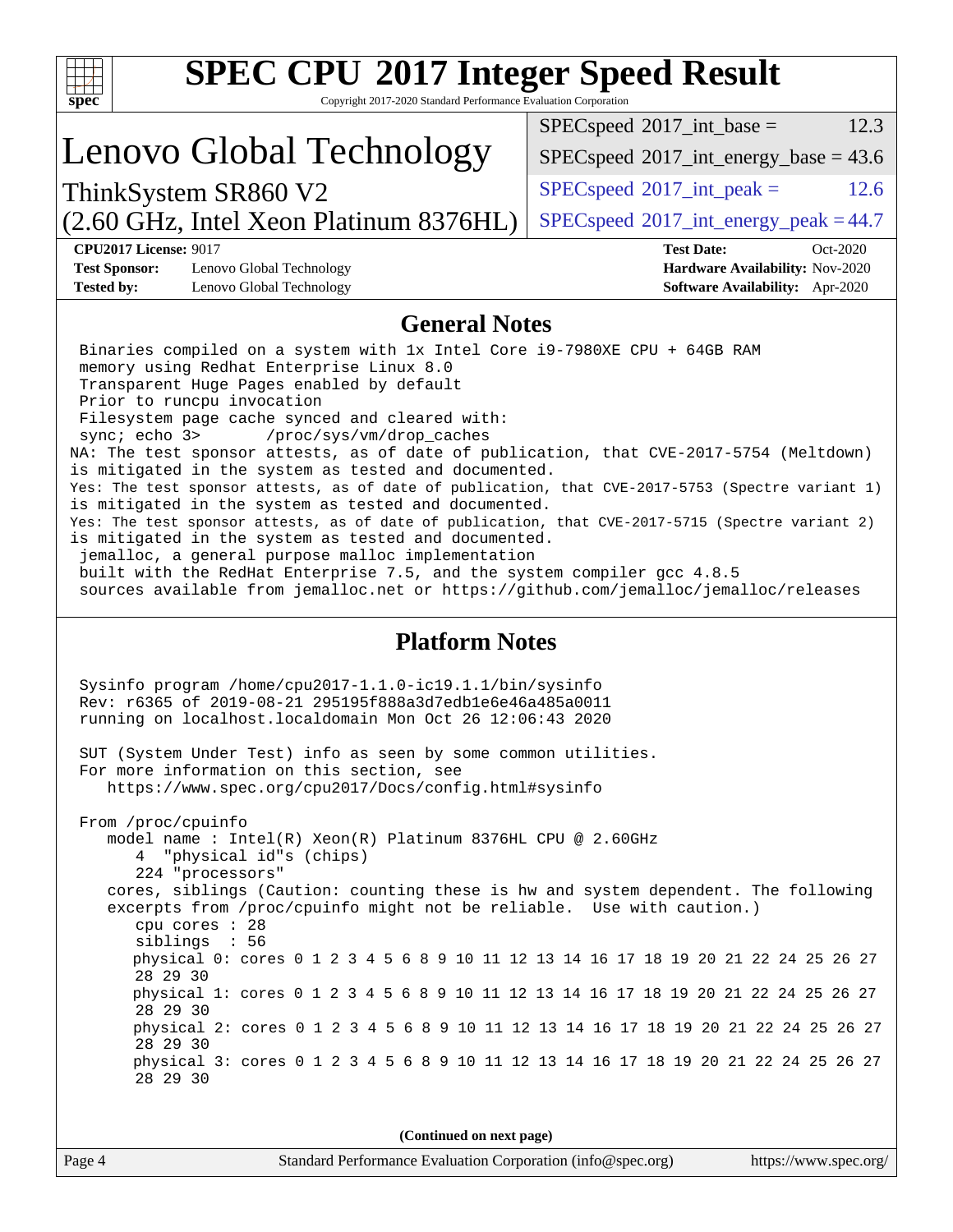|                                                                                                                                                                         |                                                                                              |                                                                 | <b>SPEC CPU®2017 Integer Speed Result</b>                                                                                                                    |      |  |  |
|-------------------------------------------------------------------------------------------------------------------------------------------------------------------------|----------------------------------------------------------------------------------------------|-----------------------------------------------------------------|--------------------------------------------------------------------------------------------------------------------------------------------------------------|------|--|--|
| $spec^*$                                                                                                                                                                |                                                                                              | Copyright 2017-2020 Standard Performance Evaluation Corporation |                                                                                                                                                              |      |  |  |
|                                                                                                                                                                         |                                                                                              |                                                                 | $SPEC speed^{\circ}2017\_int\_base =$                                                                                                                        | 12.3 |  |  |
|                                                                                                                                                                         | Lenovo Global Technology                                                                     |                                                                 | $SPEC speed^{\circ}2017\_int\_energy\_base = 43.6$                                                                                                           |      |  |  |
|                                                                                                                                                                         | ThinkSystem SR860 V2                                                                         |                                                                 | $SPEC speed^{\circ}2017\_int\_peak =$                                                                                                                        | 12.6 |  |  |
|                                                                                                                                                                         | (2.60 GHz, Intel Xeon Platinum 8376HL)<br>$SPEC speed^{\circ}2017\_int\_energy\_peak = 44.7$ |                                                                 |                                                                                                                                                              |      |  |  |
|                                                                                                                                                                         | <b>CPU2017 License: 9017</b>                                                                 |                                                                 | <b>Test Date:</b><br>Oct-2020                                                                                                                                |      |  |  |
|                                                                                                                                                                         | <b>Test Sponsor:</b><br>Lenovo Global Technology<br>Hardware Availability: Nov-2020          |                                                                 |                                                                                                                                                              |      |  |  |
| <b>Tested by:</b>                                                                                                                                                       | Lenovo Global Technology                                                                     |                                                                 | Software Availability: Apr-2020                                                                                                                              |      |  |  |
|                                                                                                                                                                         |                                                                                              | <b>Platform Notes (Continued)</b>                               |                                                                                                                                                              |      |  |  |
|                                                                                                                                                                         | From lscpu:                                                                                  |                                                                 |                                                                                                                                                              |      |  |  |
|                                                                                                                                                                         | Architecture:<br>$CPU$ op-mode( $s$ ):                                                       | x86_64<br>$32$ -bit, $64$ -bit                                  |                                                                                                                                                              |      |  |  |
|                                                                                                                                                                         | Byte Order:                                                                                  | Little Endian                                                   |                                                                                                                                                              |      |  |  |
|                                                                                                                                                                         | CPU(s):                                                                                      | 224                                                             |                                                                                                                                                              |      |  |  |
|                                                                                                                                                                         | On-line CPU(s) list: $0-223$                                                                 | 2                                                               |                                                                                                                                                              |      |  |  |
|                                                                                                                                                                         | Thread(s) per core:<br>$Core(s)$ per socket:                                                 | 28                                                              |                                                                                                                                                              |      |  |  |
|                                                                                                                                                                         | Socket(s):                                                                                   | 4                                                               |                                                                                                                                                              |      |  |  |
|                                                                                                                                                                         | NUMA $node(s):$                                                                              | 4                                                               |                                                                                                                                                              |      |  |  |
|                                                                                                                                                                         | Vendor ID:<br>CPU family:                                                                    | GenuineIntel<br>6                                               |                                                                                                                                                              |      |  |  |
|                                                                                                                                                                         | Model:                                                                                       | 85                                                              |                                                                                                                                                              |      |  |  |
|                                                                                                                                                                         | Model name:<br>Intel(R) Xeon(R) Platinum 8376HL CPU @ 2.60GHz                                |                                                                 |                                                                                                                                                              |      |  |  |
|                                                                                                                                                                         | Stepping:<br>11<br>1000.030<br>CPU MHz:                                                      |                                                                 |                                                                                                                                                              |      |  |  |
|                                                                                                                                                                         | BogoMIPS:                                                                                    | 5200.00                                                         |                                                                                                                                                              |      |  |  |
|                                                                                                                                                                         | Virtualization:                                                                              | $VT - x$                                                        |                                                                                                                                                              |      |  |  |
|                                                                                                                                                                         | L1d cache:<br>Lli cache:                                                                     | 32K<br>32K                                                      |                                                                                                                                                              |      |  |  |
|                                                                                                                                                                         | L2 cache:                                                                                    | 1024K                                                           |                                                                                                                                                              |      |  |  |
|                                                                                                                                                                         | L3 cache:                                                                                    | 39424K                                                          |                                                                                                                                                              |      |  |  |
|                                                                                                                                                                         | NUMA $node0$ $CPU(s)$ :<br>NUMA nodel CPU(s):                                                | $0 - 27, 112 - 139$<br>$28 - 55, 140 - 167$                     |                                                                                                                                                              |      |  |  |
|                                                                                                                                                                         |                                                                                              | NUMA node2 CPU(s):<br>$56 - 83, 168 - 195$                      |                                                                                                                                                              |      |  |  |
|                                                                                                                                                                         | NUMA $node3$ CPU $(s)$ :<br>84-111, 196-223                                                  |                                                                 |                                                                                                                                                              |      |  |  |
|                                                                                                                                                                         | Flags:                                                                                       |                                                                 | fpu vme de pse tsc msr pae mce cx8 apic sep mtrr pge mca cmov<br>pat pse36 clflush dts acpi mmx fxsr sse sse2 ss ht tm pbe syscall nx pdpelgb rdtscp         |      |  |  |
|                                                                                                                                                                         |                                                                                              |                                                                 | lm constant_tsc art arch_perfmon pebs bts rep_good nopl xtopology nonstop_tsc cpuid                                                                          |      |  |  |
|                                                                                                                                                                         |                                                                                              |                                                                 | aperfmperf pni pclmulqdq dtes64 monitor ds_cpl vmx smx est tm2 ssse3 sdbg fma cx16                                                                           |      |  |  |
|                                                                                                                                                                         |                                                                                              |                                                                 | xtpr pdcm pcid dca sse4_1 sse4_2 x2apic movbe popcnt tsc_deadline_timer aes xsave<br>avx f16c rdrand lahf_lm abm 3dnowprefetch cpuid_fault epb cat_13 cdp_13 |      |  |  |
|                                                                                                                                                                         |                                                                                              |                                                                 | invpcid_single intel_ppin ssbd mba ibrs ibpb stibp ibrs_enhanced tpr_shadow vnmi                                                                             |      |  |  |
|                                                                                                                                                                         | flexpriority ept vpid fsgsbase tsc_adjust bmil hle avx2 smep bmi2 erms invpcid rtm           |                                                                 |                                                                                                                                                              |      |  |  |
| cqm mpx rdt_a avx512f avx512dq rdseed adx smap clflushopt clwb intel_pt avx512cd                                                                                        |                                                                                              |                                                                 |                                                                                                                                                              |      |  |  |
| avx512bw avx512vl xsaveopt xsavec xgetbvl xsaves cqm_llc cqm_occup_llc cqm_mbm_total<br>cqm_mbm_local avx512_bf16 dtherm ida arat pln pts hwp_epp pku ospke avx512_vnni |                                                                                              |                                                                 |                                                                                                                                                              |      |  |  |
| md_clear flush_11d arch_capabilities                                                                                                                                    |                                                                                              |                                                                 |                                                                                                                                                              |      |  |  |
| /proc/cpuinfo cache data                                                                                                                                                |                                                                                              |                                                                 |                                                                                                                                                              |      |  |  |
| cache size : 39424 KB                                                                                                                                                   |                                                                                              |                                                                 |                                                                                                                                                              |      |  |  |
|                                                                                                                                                                         |                                                                                              |                                                                 |                                                                                                                                                              |      |  |  |
| From numactl --hardware WARNING: a numactl 'node' might or might not correspond to a<br>physical chip.                                                                  |                                                                                              |                                                                 |                                                                                                                                                              |      |  |  |
| $available: 4 nodes (0-3)$                                                                                                                                              |                                                                                              |                                                                 |                                                                                                                                                              |      |  |  |
|                                                                                                                                                                         | (Continued on next page)                                                                     |                                                                 |                                                                                                                                                              |      |  |  |
| Page 5                                                                                                                                                                  |                                                                                              | Standard Performance Evaluation Corporation (info@spec.org)     | https://www.spec.org/                                                                                                                                        |      |  |  |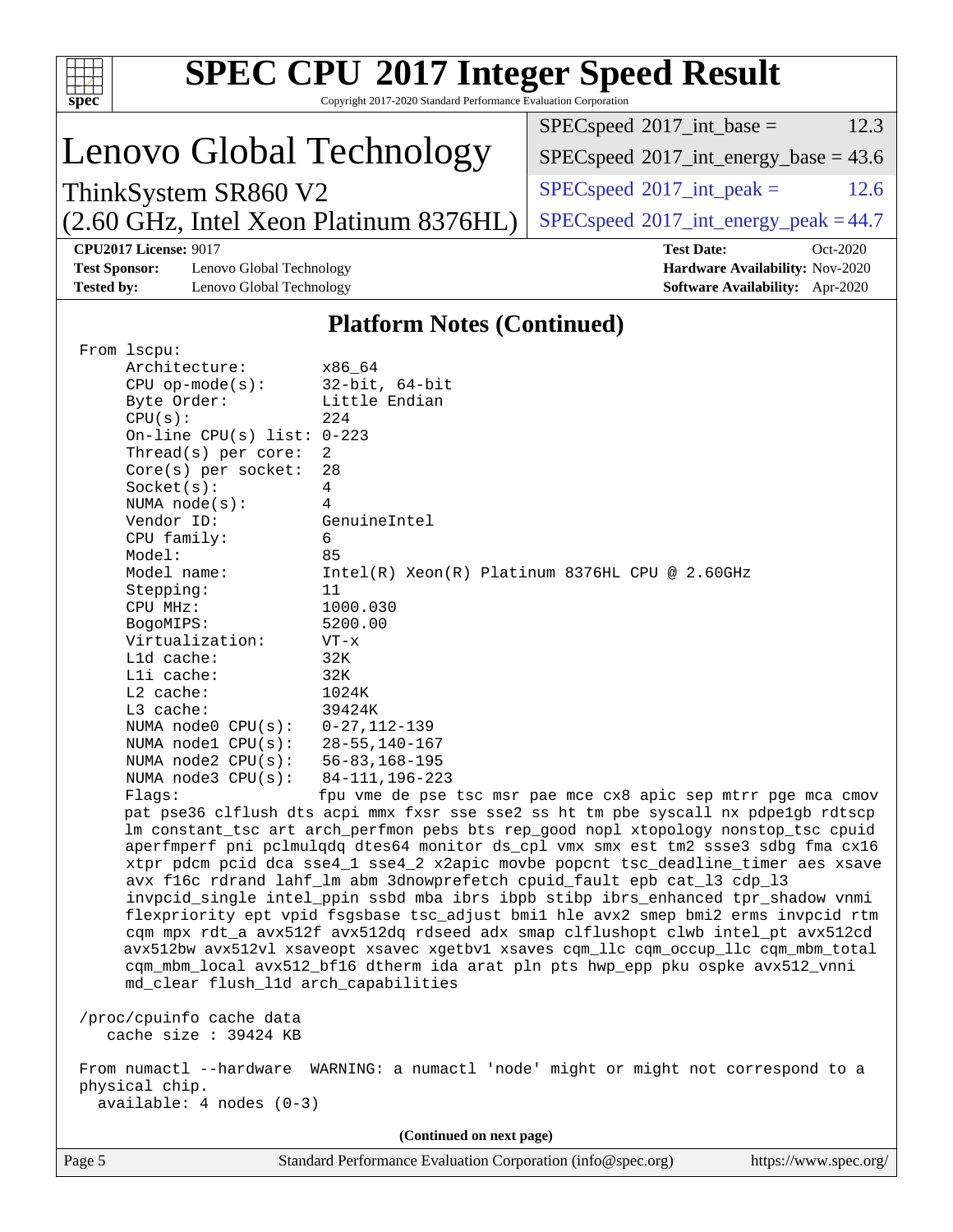| <b>SPEC CPU®2017 Integer Speed Result</b><br>Copyright 2017-2020 Standard Performance Evaluation Corporation<br>spec <sup>®</sup>                                                                                                                                                                                                                         |                                                                    |
|-----------------------------------------------------------------------------------------------------------------------------------------------------------------------------------------------------------------------------------------------------------------------------------------------------------------------------------------------------------|--------------------------------------------------------------------|
|                                                                                                                                                                                                                                                                                                                                                           | $SPEC speed^{\circ}2017\_int\_base =$<br>12.3                      |
| Lenovo Global Technology                                                                                                                                                                                                                                                                                                                                  | $SPEC speed$ <sup>®</sup> $2017$ _int_energy_base = 43.6           |
| ThinkSystem SR860 V2                                                                                                                                                                                                                                                                                                                                      | $SPEC speed^{\circ}2017\_int\_peak =$<br>12.6                      |
| (2.60 GHz, Intel Xeon Platinum 8376HL)                                                                                                                                                                                                                                                                                                                    | $SPEC speed@2017_int\_energy\_peak = 44.7$                         |
| <b>CPU2017 License: 9017</b>                                                                                                                                                                                                                                                                                                                              | <b>Test Date:</b><br>Oct-2020                                      |
| <b>Test Sponsor:</b><br>Lenovo Global Technology<br><b>Tested by:</b><br>Lenovo Global Technology                                                                                                                                                                                                                                                         | Hardware Availability: Nov-2020<br>Software Availability: Apr-2020 |
|                                                                                                                                                                                                                                                                                                                                                           |                                                                    |
| <b>Platform Notes (Continued)</b>                                                                                                                                                                                                                                                                                                                         |                                                                    |
| node 0 cpus: 0 1 2 3 4 5 6 7 8 9 10 11 12 13 14 15 16 17 18 19 20 21 22 23 24 25 26 27<br>112 113 114 115 116 117 118 119 120 121 122 123 124 125 126 127 128 129 130 131 132 133<br>134 135 136 137 138 139<br>node 0 size: 96318 MB<br>node 0 free: 95175 MB<br>node 1 cpus: 28 29 30 31 32 33 34 35 36 37 38 39 40 41 42 43 44 45 46 47 48 49 50 51 52 |                                                                    |
| 53 54 55 140 141 142 143 144 145 146 147 148 149 150 151 152 153 154 155 156 157 158<br>159 160 161 162 163 164 165 166 167<br>node 1 size: 96755 MB<br>node 1 free: 96509 MB                                                                                                                                                                             |                                                                    |
| node 2 cpus: 56 57 58 59 60 61 62 63 64 65 66 67 68 69 70 71 72 73 74 75 76 77 78 79 80<br>81 82 83 168 169 170 171 172 173 174 175 176 177 178 179 180 181 182 183 184 185 186<br>187 188 189 190 191 192 193 194 195<br>node 2 size: 96755 MB<br>node 2 free: 96542 MB                                                                                  |                                                                    |
| node 3 cpus: 84 85 86 87 88 89 90 91 92 93 94 95 96 97 98 99 100 101 102 103 104 105<br>106 107 108 109 110 111 196 197 198 199 200 201 202 203 204 205 206 207 208 209 210 211<br>212 213 214 215 216 217 218 219 220 221 222 223<br>node 3 size: 96753 MB<br>node 3 free: 96083 MB<br>node distances:                                                   |                                                                    |
| 2<br>$\mathbf 0$<br>1<br>3<br>node<br>20<br>0:<br>10<br>20<br>20                                                                                                                                                                                                                                                                                          |                                                                    |
| 20<br>10<br>20<br>20<br>1:<br>2:<br>20<br>20<br>20<br>10<br>3:<br>20<br>20<br>20<br>10                                                                                                                                                                                                                                                                    |                                                                    |
| From /proc/meminfo<br>MemTotal:<br>395861564 kB                                                                                                                                                                                                                                                                                                           |                                                                    |
| HugePages_Total:<br>0<br>Hugepagesize:<br>2048 kB                                                                                                                                                                                                                                                                                                         |                                                                    |
| /usr/bin/lsb_release -d<br>Red Hat Enterprise Linux release 8.2 (Ootpa)                                                                                                                                                                                                                                                                                   |                                                                    |
| From /etc/*release* /etc/*version*<br>os-release:                                                                                                                                                                                                                                                                                                         |                                                                    |
| NAME="Red Hat Enterprise Linux"                                                                                                                                                                                                                                                                                                                           |                                                                    |
| VERSION="8.2 (Ootpa)"<br>ID="rhel"                                                                                                                                                                                                                                                                                                                        |                                                                    |
| ID_LIKE="fedora"<br>VERSION_ID="8.2"                                                                                                                                                                                                                                                                                                                      |                                                                    |
| PLATFORM_ID="platform:el8"<br>PRETTY_NAME="Red Hat Enterprise Linux 8.2 (Ootpa)"<br>ANSI_COLOR="0;31"                                                                                                                                                                                                                                                     |                                                                    |
| (Continued on next page)                                                                                                                                                                                                                                                                                                                                  |                                                                    |
| Page 6<br>Standard Performance Evaluation Corporation (info@spec.org)                                                                                                                                                                                                                                                                                     | https://www.spec.org/                                              |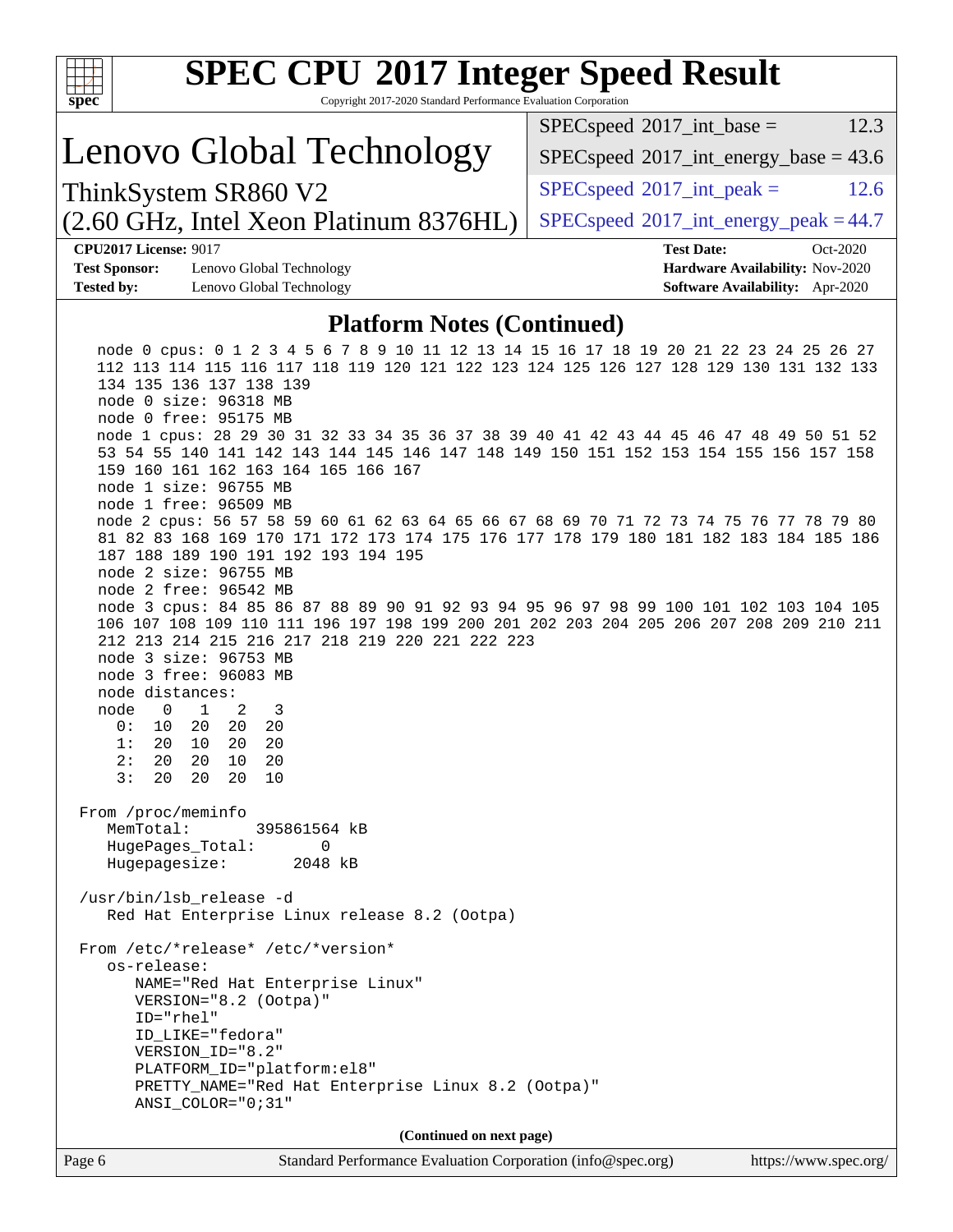| <b>SPEC CPU®2017 Integer Speed Result</b><br>Copyright 2017-2020 Standard Performance Evaluation Corporation<br>$\mathbf{spec}^*$                                                                                                                                                                                                                                                                                                                                                                                                                                                                                                                                                                                                                                                                                                                                                                                                               |                                                                    |  |  |  |  |
|-------------------------------------------------------------------------------------------------------------------------------------------------------------------------------------------------------------------------------------------------------------------------------------------------------------------------------------------------------------------------------------------------------------------------------------------------------------------------------------------------------------------------------------------------------------------------------------------------------------------------------------------------------------------------------------------------------------------------------------------------------------------------------------------------------------------------------------------------------------------------------------------------------------------------------------------------|--------------------------------------------------------------------|--|--|--|--|
|                                                                                                                                                                                                                                                                                                                                                                                                                                                                                                                                                                                                                                                                                                                                                                                                                                                                                                                                                 | $SPEC speed^{\circ}2017\_int\_base =$<br>12.3                      |  |  |  |  |
| Lenovo Global Technology                                                                                                                                                                                                                                                                                                                                                                                                                                                                                                                                                                                                                                                                                                                                                                                                                                                                                                                        | $SPEC speed^{\circ}2017\_int\_energy\_base = 43.6$                 |  |  |  |  |
| ThinkSystem SR860 V2                                                                                                                                                                                                                                                                                                                                                                                                                                                                                                                                                                                                                                                                                                                                                                                                                                                                                                                            | $SPEC speed^{\circ}2017\_int\_peak =$<br>12.6                      |  |  |  |  |
| (2.60 GHz, Intel Xeon Platinum 8376HL)                                                                                                                                                                                                                                                                                                                                                                                                                                                                                                                                                                                                                                                                                                                                                                                                                                                                                                          | $SPEC speed^{\circ}2017\_int\_energy\_peak = 44.7$                 |  |  |  |  |
| <b>CPU2017 License: 9017</b>                                                                                                                                                                                                                                                                                                                                                                                                                                                                                                                                                                                                                                                                                                                                                                                                                                                                                                                    | <b>Test Date:</b><br>Oct-2020                                      |  |  |  |  |
| <b>Test Sponsor:</b><br>Lenovo Global Technology<br><b>Tested by:</b><br>Lenovo Global Technology                                                                                                                                                                                                                                                                                                                                                                                                                                                                                                                                                                                                                                                                                                                                                                                                                                               | Hardware Availability: Nov-2020<br>Software Availability: Apr-2020 |  |  |  |  |
| <b>Platform Notes (Continued)</b><br>redhat-release: Red Hat Enterprise Linux release 8.2 (Ootpa)<br>system-release: Red Hat Enterprise Linux release 8.2 (Ootpa)<br>system-release-cpe: cpe:/o:redhat:enterprise_linux:8.2:ga<br>uname $-a$ :<br>Linux localhost.localdomain 4.18.0-193.el8.x86_64 #1 SMP Fri Mar 27 14:35:58 UTC 2020<br>x86_64 x86_64 x86_64 GNU/Linux<br>Kernel self-reported vulnerability status:<br>itlb_multihit:<br>Not affected<br>CVE-2018-3620 (L1 Terminal Fault):<br>Not affected<br>Microarchitectural Data Sampling:<br>Not affected<br>CVE-2017-5754 (Meltdown):<br>Not affected<br>CVE-2018-3639 (Speculative Store Bypass): Mitigation: Speculative Store Bypass disabled<br>via prctl and seccomp<br>Mitigation: usercopy/swapgs barriers and __user<br>$CVE-2017-5753$ (Spectre variant 1):<br>pointer sanitization<br>CVE-2017-5715 (Spectre variant 2):<br>Mitigation: Enhanced IBRS, IBPB: conditional, |                                                                    |  |  |  |  |
| RSB filling<br>Not affected<br>tsx_async_abort:<br>run-level 3 Oct 26 08:10                                                                                                                                                                                                                                                                                                                                                                                                                                                                                                                                                                                                                                                                                                                                                                                                                                                                     |                                                                    |  |  |  |  |
| SPEC is set to: /home/cpu2017-1.1.0-ic19.1.1<br>Type Size Used Avail Use% Mounted on<br>Filesystem<br>/dev/sda3<br>892G<br>62G 831G<br>xfs<br>$7\%$ /<br>From /sys/devices/virtual/dmi/id<br>BIOS:<br>Lenovo M5E107D-1.00 09/16/2020<br>Vendor: Lenovo<br>Product: ThinkSystem SR860 V2<br>Product Family: ThinkSystem<br>Serial: none<br>Additional information from dmidecode follows. WARNING: Use caution when you interpret<br>this section. The 'dmidecode' program reads system data which is "intended to allow<br>hardware to be accurately determined", but the intent may not be met, as there are                                                                                                                                                                                                                                                                                                                                   |                                                                    |  |  |  |  |
| frequent changes to hardware, firmware, and the "DMTF SMBIOS" standard.<br>Memory:<br>24x NO DIMM NO DIMM<br>24x SK Hynix HMA82GR7CJR8N-XN 16 GB 2 rank 3200<br>(End of data from sysinfo program)                                                                                                                                                                                                                                                                                                                                                                                                                                                                                                                                                                                                                                                                                                                                              |                                                                    |  |  |  |  |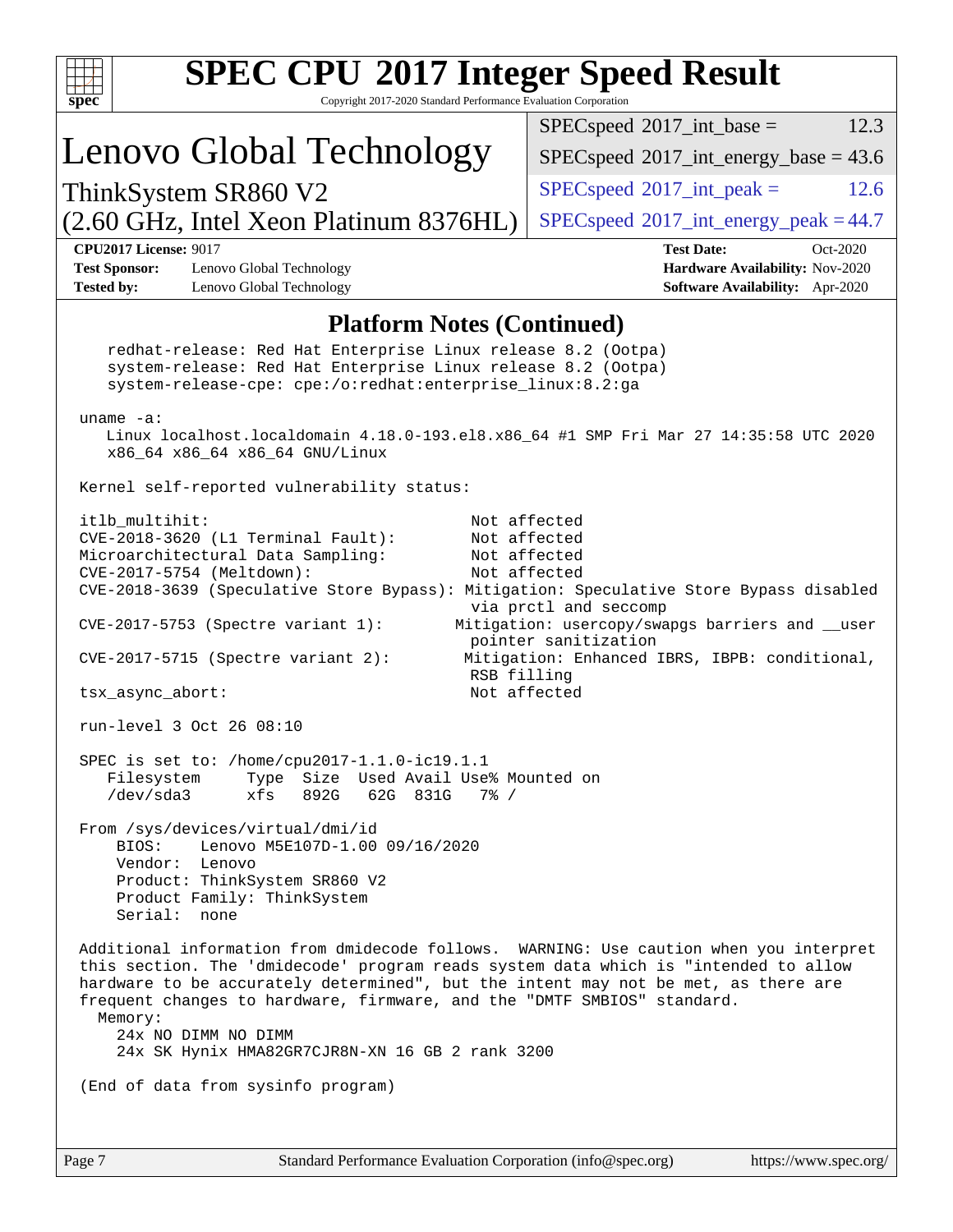| <b>SPEC CPU®2017 Integer Speed Result</b><br>Copyright 2017-2020 Standard Performance Evaluation Corporation<br>spec <sup>®</sup>                                                |                                                                                                     |  |  |  |
|----------------------------------------------------------------------------------------------------------------------------------------------------------------------------------|-----------------------------------------------------------------------------------------------------|--|--|--|
|                                                                                                                                                                                  | $SPEC speed^{\circ}2017\_int\_base =$<br>12.3                                                       |  |  |  |
| Lenovo Global Technology                                                                                                                                                         | $SPEC speed^{\circ}2017\_int\_energy\_base = 43.6$                                                  |  |  |  |
| ThinkSystem SR860 V2                                                                                                                                                             | $SPEC speed^{\circ}2017\_int\_peak =$<br>12.6                                                       |  |  |  |
| (2.60 GHz, Intel Xeon Platinum 8376HL)                                                                                                                                           | $SPEC speed^{\circ}2017\_int\_energy\_peak = 44.7$                                                  |  |  |  |
| <b>CPU2017 License: 9017</b><br><b>Test Sponsor:</b><br>Lenovo Global Technology<br><b>Tested by:</b><br>Lenovo Global Technology                                                | <b>Test Date:</b><br>Oct-2020<br>Hardware Availability: Nov-2020<br>Software Availability: Apr-2020 |  |  |  |
| <b>Compiler Version Notes</b>                                                                                                                                                    |                                                                                                     |  |  |  |
| 600.perlbench_s(base) 602.gcc_s(base, peak) 605.mcf_s(base, peak)<br>C<br>625.x264_s(base, peak) 657.xz_s(base, peak)                                                            |                                                                                                     |  |  |  |
| Intel(R) C Compiler for applications running on Intel(R) 64, Version 2021.1<br>NextGen Build 20200304<br>Copyright (C) 1985-2020 Intel Corporation. All rights reserved.         |                                                                                                     |  |  |  |
| 600.perlbench_s(peak)<br>С                                                                                                                                                       |                                                                                                     |  |  |  |
| Intel(R) C Intel(R) 64 Compiler for applications running on Intel(R) 64,<br>Version 19.1.1.217 Build 20200306<br>Copyright (C) 1985-2020 Intel Corporation. All rights reserved. |                                                                                                     |  |  |  |
| ------------------------------<br>600.perlbench_s(base) 602.gcc_s(base, peak) 605.mcf_s(base, peak)<br>C<br>625.x264_s(base, peak) 657.xz_s(base, peak)                          |                                                                                                     |  |  |  |
| Intel(R) C Compiler for applications running on Intel(R) 64, Version 2021.1<br>NextGen Build 20200304<br>Copyright (C) 1985-2020 Intel Corporation. All rights reserved.         |                                                                                                     |  |  |  |
| 600.perlbench_s(peak)<br>С                                                                                                                                                       |                                                                                                     |  |  |  |
| Intel(R) C Intel(R) 64 Compiler for applications running on Intel(R) 64,<br>Version 19.1.1.217 Build 20200306<br>Copyright (C) 1985-2020 Intel Corporation. All rights reserved. |                                                                                                     |  |  |  |
| 620.omnetpp_s(base, peak) 623.xalancbmk_s(base, peak)<br>$C++$<br>631.deepsjeng_s(base, peak) 641.leela_s(base, peak)                                                            |                                                                                                     |  |  |  |
| Intel(R) $C++$ Compiler for applications running on Intel(R) 64, Version 2021.1<br>NextGen Build 20200304<br>Copyright (C) 1985-2020 Intel Corporation. All rights reserved.     |                                                                                                     |  |  |  |
| Fortran   648. exchange2_s(base, peak)                                                                                                                                           |                                                                                                     |  |  |  |
| (Continued on next page)                                                                                                                                                         |                                                                                                     |  |  |  |
| Page 8<br>Standard Performance Evaluation Corporation (info@spec.org)                                                                                                            | https://www.spec.org/                                                                               |  |  |  |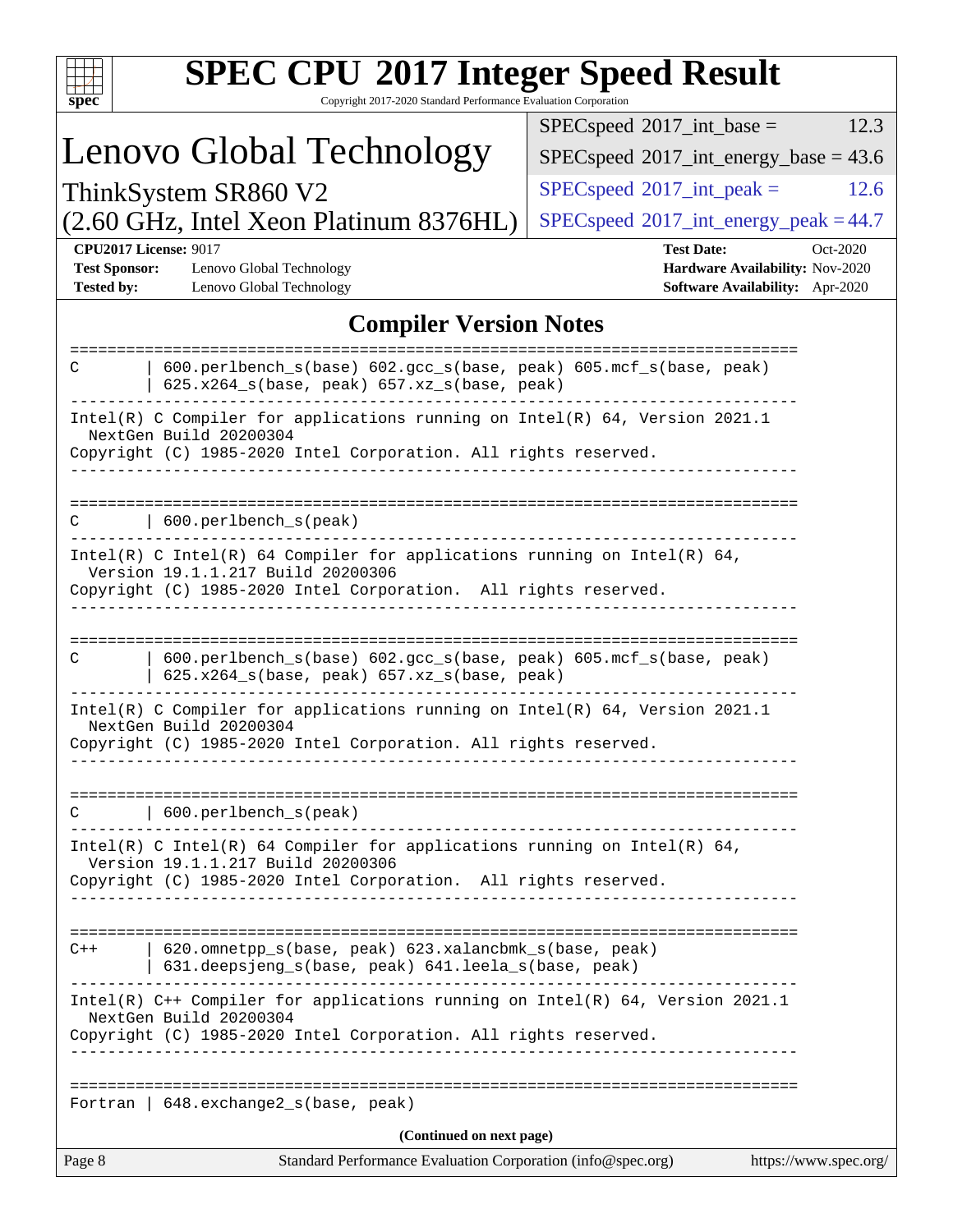| S)<br>эe<br>r |  |  |  |  |
|---------------|--|--|--|--|

# **[SPEC CPU](http://www.spec.org/auto/cpu2017/Docs/result-fields.html#SPECCPU2017IntegerSpeedResult)[2017 Integer Speed Result](http://www.spec.org/auto/cpu2017/Docs/result-fields.html#SPECCPU2017IntegerSpeedResult)**

Copyright 2017-2020 Standard Performance Evaluation Corporation

## Lenovo Global Technology

 $SPEC speed^{\circ}2017\_int\_base =$  12.3

 $SPEC speed$ <sup>®</sup> $2017$ \_int\_energy\_base = 43.6

 $SPECspeed*2017\_int\_peak =$  $SPECspeed*2017\_int\_peak =$  12.6

 $SPEC speed@2017_int\_energy\_peak = 44.7$ 

(2.60 GHz, Intel Xeon Platinum 8376HL) ThinkSystem SR860 V2

**[CPU2017 License:](http://www.spec.org/auto/cpu2017/Docs/result-fields.html#CPU2017License)** 9017 **[Test Date:](http://www.spec.org/auto/cpu2017/Docs/result-fields.html#TestDate)** Oct-2020 **[Test Sponsor:](http://www.spec.org/auto/cpu2017/Docs/result-fields.html#TestSponsor)** Lenovo Global Technology **[Hardware Availability:](http://www.spec.org/auto/cpu2017/Docs/result-fields.html#HardwareAvailability)** Nov-2020 **[Tested by:](http://www.spec.org/auto/cpu2017/Docs/result-fields.html#Testedby)** Lenovo Global Technology **[Software Availability:](http://www.spec.org/auto/cpu2017/Docs/result-fields.html#SoftwareAvailability)** Apr-2020

### **[Compiler Version Notes \(Continued\)](http://www.spec.org/auto/cpu2017/Docs/result-fields.html#CompilerVersionNotes)**

------------------------------------------------------------------------------ Intel(R) Fortran Intel(R) 64 Compiler for applications running on Intel(R) 64, Version 19.1.1.217 Build 20200306 Copyright (C) 1985-2020 Intel Corporation. All rights reserved. ------------------------------------------------------------------------------

### **[Base Compiler Invocation](http://www.spec.org/auto/cpu2017/Docs/result-fields.html#BaseCompilerInvocation)**

#### [C benchmarks](http://www.spec.org/auto/cpu2017/Docs/result-fields.html#Cbenchmarks): [icc](http://www.spec.org/cpu2017/results/res2020q4/cpu2017-20201026-24300.flags.html#user_CCbase_intel_icc_66fc1ee009f7361af1fbd72ca7dcefbb700085f36577c54f309893dd4ec40d12360134090235512931783d35fd58c0460139e722d5067c5574d8eaf2b3e37e92)

[C++ benchmarks:](http://www.spec.org/auto/cpu2017/Docs/result-fields.html#CXXbenchmarks) [icpc](http://www.spec.org/cpu2017/results/res2020q4/cpu2017-20201026-24300.flags.html#user_CXXbase_intel_icpc_c510b6838c7f56d33e37e94d029a35b4a7bccf4766a728ee175e80a419847e808290a9b78be685c44ab727ea267ec2f070ec5dc83b407c0218cded6866a35d07)

[Fortran benchmarks](http://www.spec.org/auto/cpu2017/Docs/result-fields.html#Fortranbenchmarks): [ifort](http://www.spec.org/cpu2017/results/res2020q4/cpu2017-20201026-24300.flags.html#user_FCbase_intel_ifort_8111460550e3ca792625aed983ce982f94888b8b503583aa7ba2b8303487b4d8a21a13e7191a45c5fd58ff318f48f9492884d4413fa793fd88dd292cad7027ca)

## **[Base Portability Flags](http://www.spec.org/auto/cpu2017/Docs/result-fields.html#BasePortabilityFlags)**

 600.perlbench\_s: [-DSPEC\\_LP64](http://www.spec.org/cpu2017/results/res2020q4/cpu2017-20201026-24300.flags.html#b600.perlbench_s_basePORTABILITY_DSPEC_LP64) [-DSPEC\\_LINUX\\_X64](http://www.spec.org/cpu2017/results/res2020q4/cpu2017-20201026-24300.flags.html#b600.perlbench_s_baseCPORTABILITY_DSPEC_LINUX_X64) 602.gcc\_s: [-DSPEC\\_LP64](http://www.spec.org/cpu2017/results/res2020q4/cpu2017-20201026-24300.flags.html#suite_basePORTABILITY602_gcc_s_DSPEC_LP64) 605.mcf\_s: [-DSPEC\\_LP64](http://www.spec.org/cpu2017/results/res2020q4/cpu2017-20201026-24300.flags.html#suite_basePORTABILITY605_mcf_s_DSPEC_LP64) 620.omnetpp\_s: [-DSPEC\\_LP64](http://www.spec.org/cpu2017/results/res2020q4/cpu2017-20201026-24300.flags.html#suite_basePORTABILITY620_omnetpp_s_DSPEC_LP64) 623.xalancbmk\_s: [-DSPEC\\_LP64](http://www.spec.org/cpu2017/results/res2020q4/cpu2017-20201026-24300.flags.html#suite_basePORTABILITY623_xalancbmk_s_DSPEC_LP64) [-DSPEC\\_LINUX](http://www.spec.org/cpu2017/results/res2020q4/cpu2017-20201026-24300.flags.html#b623.xalancbmk_s_baseCXXPORTABILITY_DSPEC_LINUX) 625.x264\_s: [-DSPEC\\_LP64](http://www.spec.org/cpu2017/results/res2020q4/cpu2017-20201026-24300.flags.html#suite_basePORTABILITY625_x264_s_DSPEC_LP64) 631.deepsjeng\_s: [-DSPEC\\_LP64](http://www.spec.org/cpu2017/results/res2020q4/cpu2017-20201026-24300.flags.html#suite_basePORTABILITY631_deepsjeng_s_DSPEC_LP64) 641.leela\_s: [-DSPEC\\_LP64](http://www.spec.org/cpu2017/results/res2020q4/cpu2017-20201026-24300.flags.html#suite_basePORTABILITY641_leela_s_DSPEC_LP64) 648.exchange2\_s: [-DSPEC\\_LP64](http://www.spec.org/cpu2017/results/res2020q4/cpu2017-20201026-24300.flags.html#suite_basePORTABILITY648_exchange2_s_DSPEC_LP64) 657.xz\_s: [-DSPEC\\_LP64](http://www.spec.org/cpu2017/results/res2020q4/cpu2017-20201026-24300.flags.html#suite_basePORTABILITY657_xz_s_DSPEC_LP64)

## **[Base Optimization Flags](http://www.spec.org/auto/cpu2017/Docs/result-fields.html#BaseOptimizationFlags)**

#### [C benchmarks](http://www.spec.org/auto/cpu2017/Docs/result-fields.html#Cbenchmarks):

```
-m64 -qnextgen -std=c11
-Wl,-plugin-opt=-x86-branches-within-32B-boundaries -Wl,-z,muldefs
-xCORE-AVX2 -O3 -ffast-math -flto -mfpmath=sse -funroll-loops
-fuse-ld=gold -qopt-mem-layout-trans=4 -fopenmp -DSPEC_OPENMP
-L/usr/local/jemalloc64-5.0.1/lib -ljemalloc
```
**(Continued on next page)**

| $\vert$ Page 9 | Standard Performance Evaluation Corporation (info@spec.org) | https://www.spec.org/ |
|----------------|-------------------------------------------------------------|-----------------------|
|----------------|-------------------------------------------------------------|-----------------------|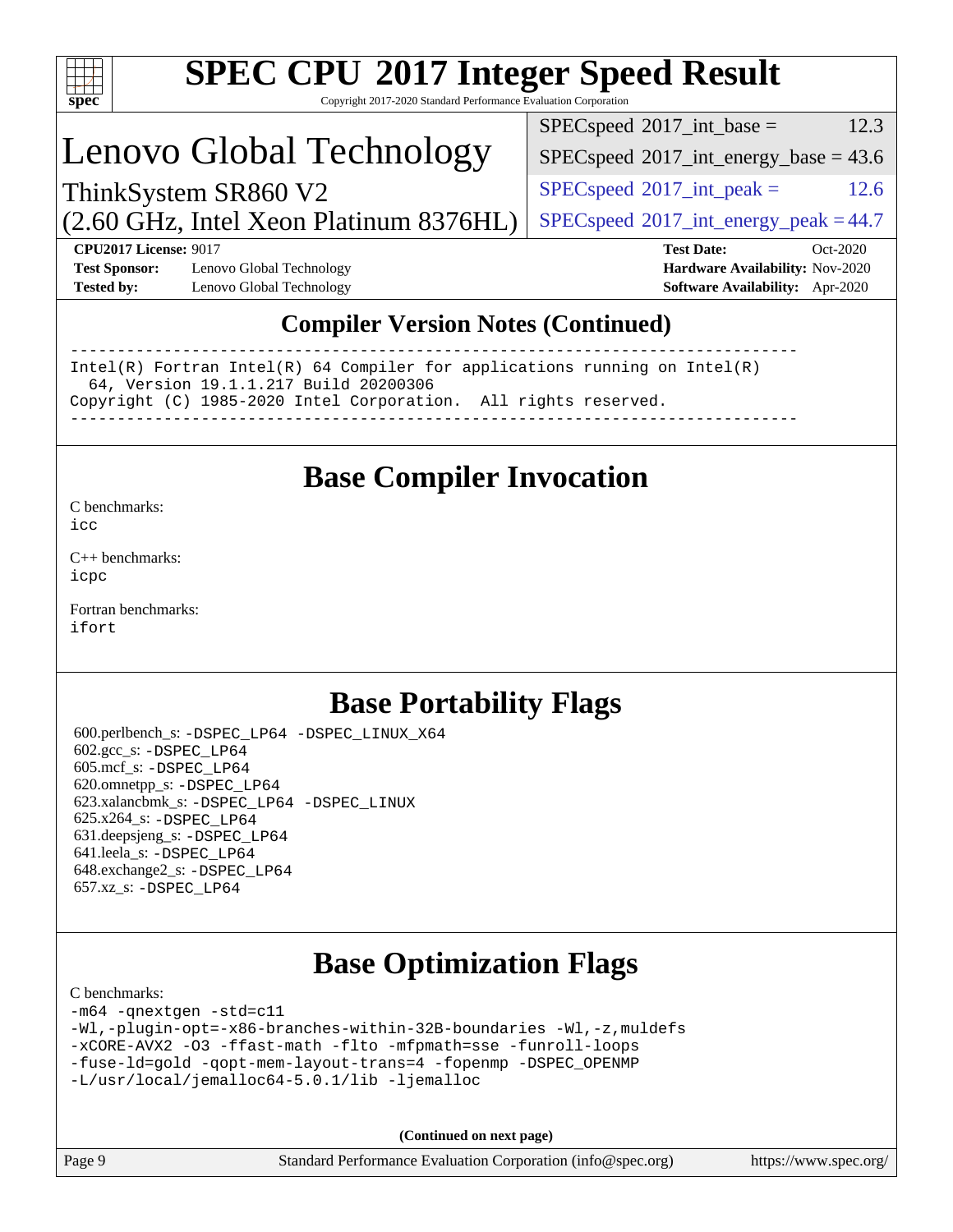

# **[SPEC CPU](http://www.spec.org/auto/cpu2017/Docs/result-fields.html#SPECCPU2017IntegerSpeedResult)[2017 Integer Speed Result](http://www.spec.org/auto/cpu2017/Docs/result-fields.html#SPECCPU2017IntegerSpeedResult)**

Copyright 2017-2020 Standard Performance Evaluation Corporation

## Lenovo Global Technology

 $SPEC speed^{\circ}2017\_int\_base =$  12.3

 $SPEC speed$ <sup>®</sup> $2017$ \_int\_energy\_base = 43.6

 $SPECspeed*2017\_int\_peak =$  $SPECspeed*2017\_int\_peak =$  12.6

 $SPEC speed@2017_int\_energy\_peak = 44.7$ 

(2.60 GHz, Intel Xeon Platinum 8376HL) ThinkSystem SR860 V2

**[CPU2017 License:](http://www.spec.org/auto/cpu2017/Docs/result-fields.html#CPU2017License)** 9017 **[Test Date:](http://www.spec.org/auto/cpu2017/Docs/result-fields.html#TestDate)** Oct-2020 **[Test Sponsor:](http://www.spec.org/auto/cpu2017/Docs/result-fields.html#TestSponsor)** Lenovo Global Technology **[Hardware Availability:](http://www.spec.org/auto/cpu2017/Docs/result-fields.html#HardwareAvailability)** Nov-2020

**[Tested by:](http://www.spec.org/auto/cpu2017/Docs/result-fields.html#Testedby)** Lenovo Global Technology **[Software Availability:](http://www.spec.org/auto/cpu2017/Docs/result-fields.html#SoftwareAvailability)** Apr-2020

## **[Base Optimization Flags \(Continued\)](http://www.spec.org/auto/cpu2017/Docs/result-fields.html#BaseOptimizationFlags)**

#### [C++ benchmarks:](http://www.spec.org/auto/cpu2017/Docs/result-fields.html#CXXbenchmarks)

```
-m64 -qnextgen -Wl,-plugin-opt=-x86-branches-within-32B-boundaries
-Wl,-z,muldefs -xCORE-AVX2 -O3 -ffast-math -flto -mfpmath=sse
-funroll-loops -fuse-ld=gold -qopt-mem-layout-trans=4
-L/usr/local/IntelCompiler19/compilers_and_libraries_2020.1.217/linux/compiler/lib/intel64_lin
-lqkmalloc
```
#### [Fortran benchmarks:](http://www.spec.org/auto/cpu2017/Docs/result-fields.html#Fortranbenchmarks)

```
-m64 -Wl,-plugin-opt=-x86-branches-within-32B-boundaries -xCORE-AVX2
-O3 -ipo -no-prec-div -qopt-mem-layout-trans=4
-nostandard-realloc-lhs -align array32byte
-mbranches-within-32B-boundaries
```
## **[Peak Compiler Invocation](http://www.spec.org/auto/cpu2017/Docs/result-fields.html#PeakCompilerInvocation)**

[C benchmarks](http://www.spec.org/auto/cpu2017/Docs/result-fields.html#Cbenchmarks): [icc](http://www.spec.org/cpu2017/results/res2020q4/cpu2017-20201026-24300.flags.html#user_CCpeak_intel_icc_66fc1ee009f7361af1fbd72ca7dcefbb700085f36577c54f309893dd4ec40d12360134090235512931783d35fd58c0460139e722d5067c5574d8eaf2b3e37e92)

[C++ benchmarks:](http://www.spec.org/auto/cpu2017/Docs/result-fields.html#CXXbenchmarks) [icpc](http://www.spec.org/cpu2017/results/res2020q4/cpu2017-20201026-24300.flags.html#user_CXXpeak_intel_icpc_c510b6838c7f56d33e37e94d029a35b4a7bccf4766a728ee175e80a419847e808290a9b78be685c44ab727ea267ec2f070ec5dc83b407c0218cded6866a35d07)

[Fortran benchmarks](http://www.spec.org/auto/cpu2017/Docs/result-fields.html#Fortranbenchmarks): [ifort](http://www.spec.org/cpu2017/results/res2020q4/cpu2017-20201026-24300.flags.html#user_FCpeak_intel_ifort_8111460550e3ca792625aed983ce982f94888b8b503583aa7ba2b8303487b4d8a21a13e7191a45c5fd58ff318f48f9492884d4413fa793fd88dd292cad7027ca)

## **[Peak Portability Flags](http://www.spec.org/auto/cpu2017/Docs/result-fields.html#PeakPortabilityFlags)**

 600.perlbench\_s: [-DSPEC\\_LP64](http://www.spec.org/cpu2017/results/res2020q4/cpu2017-20201026-24300.flags.html#b600.perlbench_s_peakPORTABILITY_DSPEC_LP64) [-DSPEC\\_LINUX\\_X64](http://www.spec.org/cpu2017/results/res2020q4/cpu2017-20201026-24300.flags.html#b600.perlbench_s_peakCPORTABILITY_DSPEC_LINUX_X64) 602.gcc\_s: [-DSPEC\\_LP64](http://www.spec.org/cpu2017/results/res2020q4/cpu2017-20201026-24300.flags.html#suite_peakCCLD602_gcc_s_DSPEC_LP64)(\*) [-DSPEC\\_LP64](http://www.spec.org/cpu2017/results/res2020q4/cpu2017-20201026-24300.flags.html#suite_peakPORTABILITY602_gcc_s_DSPEC_LP64) 605.mcf\_s: [-DSPEC\\_LP64](http://www.spec.org/cpu2017/results/res2020q4/cpu2017-20201026-24300.flags.html#suite_peakPORTABILITY605_mcf_s_DSPEC_LP64) 620.omnetpp\_s: [-DSPEC\\_LP64](http://www.spec.org/cpu2017/results/res2020q4/cpu2017-20201026-24300.flags.html#suite_peakPORTABILITY620_omnetpp_s_DSPEC_LP64) 623.xalancbmk\_s: [-DSPEC\\_LP64](http://www.spec.org/cpu2017/results/res2020q4/cpu2017-20201026-24300.flags.html#suite_peakPORTABILITY623_xalancbmk_s_DSPEC_LP64) [-DSPEC\\_LINUX](http://www.spec.org/cpu2017/results/res2020q4/cpu2017-20201026-24300.flags.html#b623.xalancbmk_s_peakCXXPORTABILITY_DSPEC_LINUX) 625.x264\_s: [-DSPEC\\_LP64](http://www.spec.org/cpu2017/results/res2020q4/cpu2017-20201026-24300.flags.html#suite_peakPORTABILITY625_x264_s_DSPEC_LP64) 631.deepsjeng\_s: [-DSPEC\\_LP64](http://www.spec.org/cpu2017/results/res2020q4/cpu2017-20201026-24300.flags.html#suite_peakPORTABILITY631_deepsjeng_s_DSPEC_LP64) 641.leela\_s: [-DSPEC\\_LP64](http://www.spec.org/cpu2017/results/res2020q4/cpu2017-20201026-24300.flags.html#suite_peakPORTABILITY641_leela_s_DSPEC_LP64) 648.exchange2\_s: [-DSPEC\\_LP64](http://www.spec.org/cpu2017/results/res2020q4/cpu2017-20201026-24300.flags.html#suite_peakPORTABILITY648_exchange2_s_DSPEC_LP64) 657.xz\_s: [-DSPEC\\_LP64](http://www.spec.org/cpu2017/results/res2020q4/cpu2017-20201026-24300.flags.html#suite_peakPORTABILITY657_xz_s_DSPEC_LP64)

(\*) Indicates a portability flag that was found in a non-portability variable.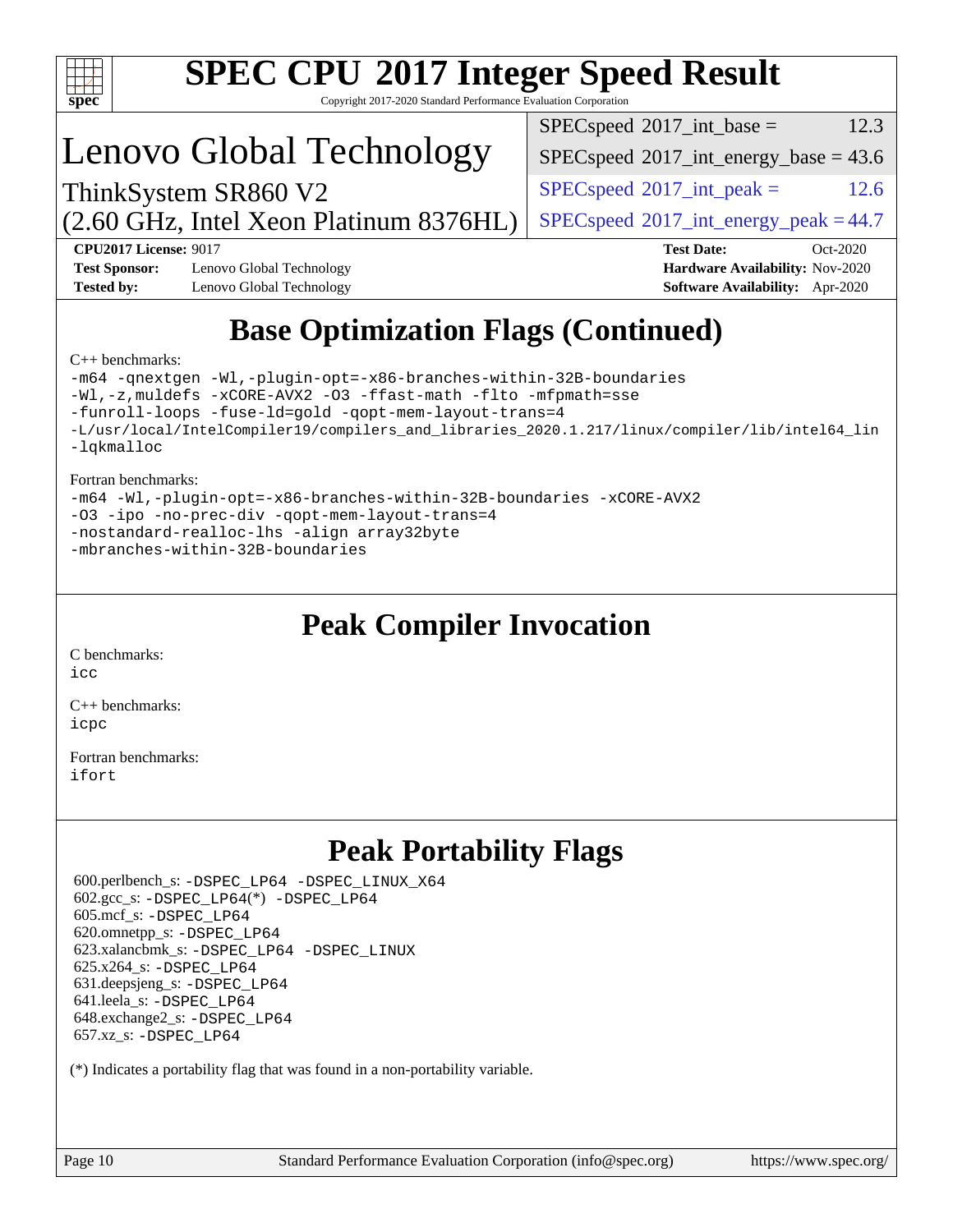| <b>SPEC CPU®2017 Integer Speed Result</b>                                                                                                                                                                                                                                                                                    |                                                                                                     |  |  |  |
|------------------------------------------------------------------------------------------------------------------------------------------------------------------------------------------------------------------------------------------------------------------------------------------------------------------------------|-----------------------------------------------------------------------------------------------------|--|--|--|
| Copyright 2017-2020 Standard Performance Evaluation Corporation<br>$spec^*$                                                                                                                                                                                                                                                  | 12.3<br>$SPEC speed^{\circ}2017\_int\_base =$                                                       |  |  |  |
| Lenovo Global Technology                                                                                                                                                                                                                                                                                                     | $SPEC speed$ <sup>®</sup> 2017_int_energy_base = 43.6                                               |  |  |  |
| ThinkSystem SR860 V2                                                                                                                                                                                                                                                                                                         | $SPEC speed^{\circ}2017\_int\_peak =$<br>12.6                                                       |  |  |  |
| (2.60 GHz, Intel Xeon Platinum 8376HL)                                                                                                                                                                                                                                                                                       | $SPEC speed@2017_int\_energy\_peak = 44.7$                                                          |  |  |  |
| <b>CPU2017 License: 9017</b><br><b>Test Sponsor:</b><br>Lenovo Global Technology<br><b>Tested by:</b><br>Lenovo Global Technology                                                                                                                                                                                            | <b>Test Date:</b><br>Oct-2020<br>Hardware Availability: Nov-2020<br>Software Availability: Apr-2020 |  |  |  |
| <b>Peak Optimization Flags</b>                                                                                                                                                                                                                                                                                               |                                                                                                     |  |  |  |
| C benchmarks:                                                                                                                                                                                                                                                                                                                |                                                                                                     |  |  |  |
| $600.$ perlbench_s: -Wl, -z, muldefs -prof-gen(pass 1) -prof-use(pass 2)<br>-xCORE-AVX2 -ipo -03 -no-prec-div<br>-qopt-mem-layout-trans=4 -fno-strict-overflow<br>-mbranches-within-32B-boundaries<br>-L/usr/local/jemalloc64-5.0.1/lib -ljemalloc                                                                           |                                                                                                     |  |  |  |
| 602.gcc_s: -m64 -qnextgen -std=c11 -fuse-ld=gold<br>-Wl,-plugin-opt=-x86-branches-within-32B-boundaries<br>-Wl,-z, muldefs -fprofile-generate(pass 1)<br>-fprofile-use=default.profdata(pass 2) -xCORE-AVX2 -flto<br>-Ofast(pass 1) -03 -ffast-math -qopt-mem-layout-trans=4<br>-L/usr/local/jemalloc64-5.0.1/lib -ljemalloc |                                                                                                     |  |  |  |
| $605 \text{.mcf}\text{.s:}$ basepeak = yes                                                                                                                                                                                                                                                                                   |                                                                                                     |  |  |  |
| $625.x264_s$ : -m64 -qnextgen -std=c11<br>-Wl,-plugin-opt=-x86-branches-within-32B-boundaries<br>-Wl,-z, muldefs -xCORE-AVX2 -flto -03 -ffast-math<br>-fuse-ld=gold -qopt-mem-layout-trans=4 -fno-alias<br>-L/usr/local/jemalloc64-5.0.1/lib -ljemalloc                                                                      |                                                                                                     |  |  |  |
| $657.xz_s$ : basepeak = yes                                                                                                                                                                                                                                                                                                  |                                                                                                     |  |  |  |
| $C++$ benchmarks:                                                                                                                                                                                                                                                                                                            |                                                                                                     |  |  |  |
| $620.$ omnetpp_s: basepeak = yes                                                                                                                                                                                                                                                                                             |                                                                                                     |  |  |  |
| $623.xalanchmk_s: basepeak = yes$                                                                                                                                                                                                                                                                                            |                                                                                                     |  |  |  |
| $631.$ deepsjeng_s: basepeak = yes                                                                                                                                                                                                                                                                                           |                                                                                                     |  |  |  |
| $641$ leela_s: basepeak = yes                                                                                                                                                                                                                                                                                                |                                                                                                     |  |  |  |
| Fortran benchmarks:                                                                                                                                                                                                                                                                                                          |                                                                                                     |  |  |  |
| $648$ .exchange $2$ _s: basepeak = yes                                                                                                                                                                                                                                                                                       |                                                                                                     |  |  |  |
| The flags files that were used to format this result can be browsed at<br>http://www.spec.org/cpu2017/flags/Intel-ic19.1u1-official-linux64_revA.html<br>http://www.spec.org/cpu2017/flags/Lenovo-Platform-SPECcpu2017-Flags-V1.2-Cooperlake-A.html                                                                          |                                                                                                     |  |  |  |
| Standard Performance Evaluation Corporation (info@spec.org)<br>Page 11                                                                                                                                                                                                                                                       | https://www.spec.org/                                                                               |  |  |  |